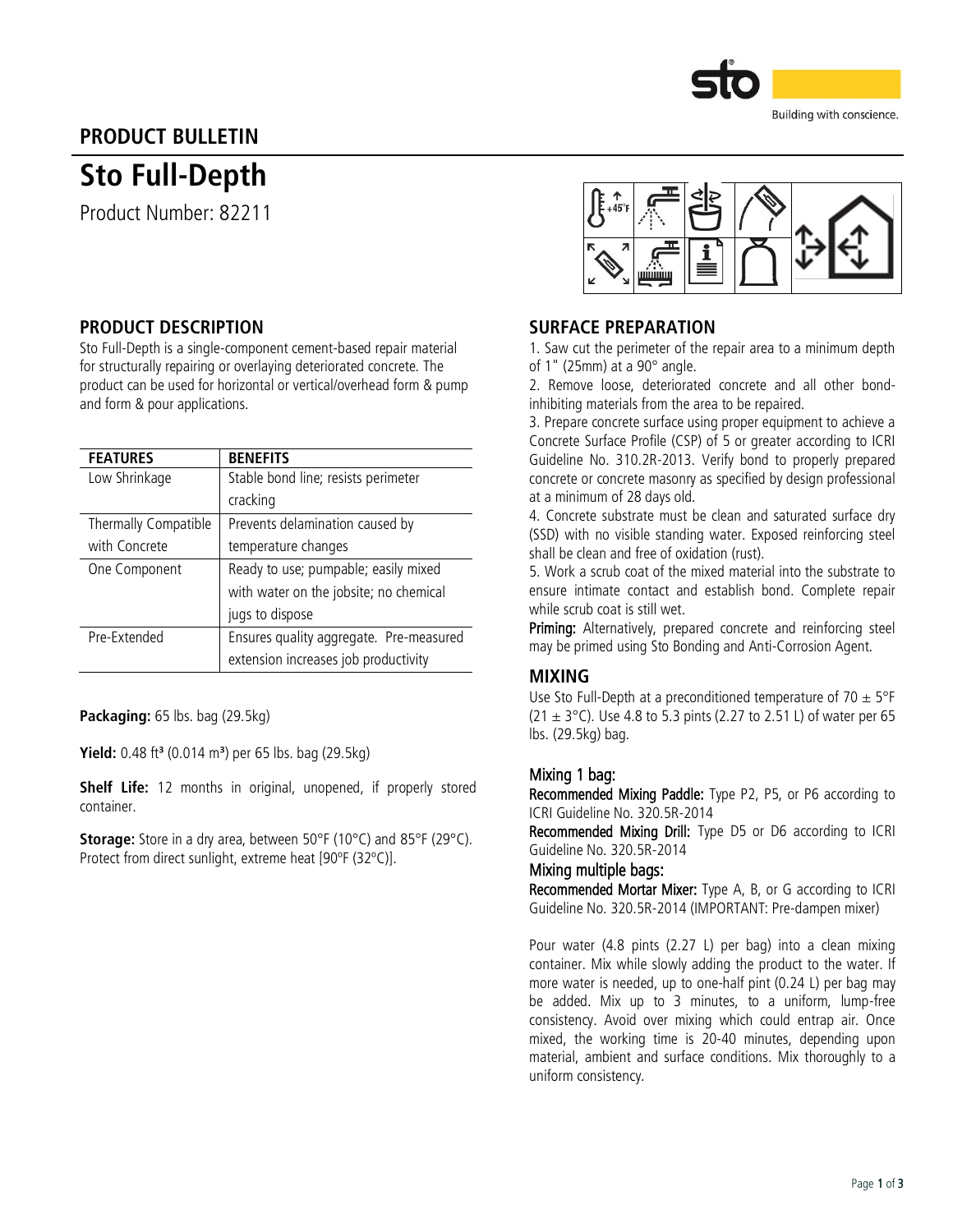

# PRODUCT BULLETIN

# Sto Full-Depth

Product Number: 82211

# APPLICATION

### Patching and Overlay

Dampen the area to be repaired so that the pores of the concrete are filled with water. Remove any ponding or glistening water on the surface (saturated surface dry/SSD).Work a scrub coat of the mixed material into the substrate to ensure intimate contact and establish bond. Apply Sto Full-Depth while the scrub coat is still wet. Consolidate and trowel to the desired finish.

#### Form-and-Pour or Pump

Sto Full-Depth can be placed via form and pour or pump for horizontal, vertical or overhead applications. Formwork shall be rigid, watertight and have drainage ports for pre-soaking repair area. 24 hours prior to repair placement, fill formwork with potable water to create an SSD surface (NOTE: pre-soaking not required if using Sto Bonding and Anti-Corrosion Agent). Drain water from formwork. Pour or pump Sto Full-Depth into the formed repair area. Consolidate repair material using an internal concrete vibrator or external form vibrator.

#### Curing/Drying

Direct sun or wind may cause unwanted rapid surface drying. Curing may be accomplished by continuous water fogging for 48 hours or cover with damp burlap or burlene curing blankets. Do not use solvent-based curing compounds or allow water to puddle. If a coating or sealer will be applied, use water fogging or blanket curing methods and prep finished surface per coating manufacturer's recommendations.

#### Clean Up

Clean tools and equipment with water immediately after use. Dried material can only be removed mechanically.

### HEALTH & SAFETY

WARNING: Causes eye and skin irritation.

Precautionary Statement: Wash hands thoroughly after handling.

Wear protective gloves/protective clothing/eye protection/face protection.

**FIRST AID MEASURES:** Eve Contact: Immediately flush eves with plenty of water for at least 15 to 20 minutes. Ensure adequate flushing of the eyes by separating the eyelids with fingers. Get immediate medical attention.

Skin Contact: Immediately wash skin with plenty of soap and water for 15 to 20 minutes, while removing contaminated clothing and shoes. Get medical attention if irritation develops or persists.

Inhalation: If inhaled, remove to fresh air. If not breathing, give artificial respiration or give oxygen by trained personnel. Seek immediate medical attention. Ingestion: If swallowed, do NOT induce vomiting. Call a physician or poison control center immediately. Never give anything by mouth to an unconscious person. Store locked up.

Spills: Collect in an appropriate container. Uncured material may be removed with water.

**Disposal:** Dispose of in accordance with local, state or federal regulations. Warning: KEEP CONTAINER CLOSED WHEN NOT IN USE. KEEP OUT OF THE REACH OF CHILDREN. NOT FOR INTERNAL CONSUMPTION. FOR INDUSTRIAL USE ONLY. Consult the Safety Data Sheet (SDS) on [www.stocorp.com](http://www.stocorp.com/) for further health and safety information.

## LIMITATIONS

- Apply only when the surface and ambient temperatures are 45°F (7 °C) and rising. See Cold Weather Application guidelines, as per ACI for applications in temperatures less than 50°F (10°C). Applications made during temperatures greater than 85°F (29°C) should follow Hot Weather Application guidelines, as per ACI.
- Cold or damp conditions retard hydration and require additional time before coating or opening to traffic.
- The minimum required thickness is 1 inch (25 mm).
- Do not feather edge.
- Do not add more water than specified
- Do not add additional powder from other units.
- Do not overmix.

#### LIMITED WARRANTY

This product is subject to a written limited warranty which can be obtained free of charge from Sto Corp.